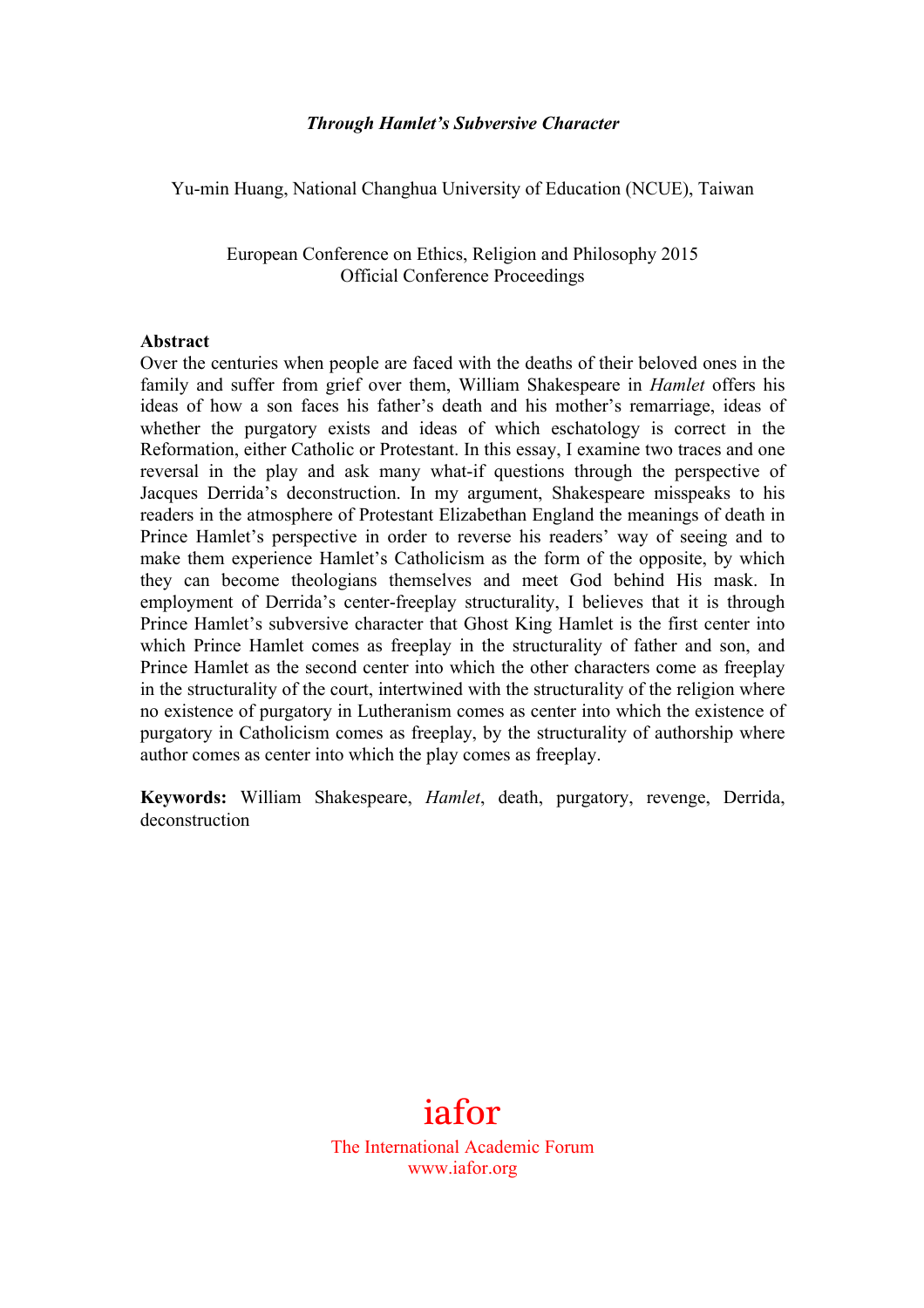# **Introduction**

Had you a chance to be in power over a country, would you choose to be in or out? If your father dies, will you choose to let go or to remain remorse and do you believe that he is still there in the purgatory? If your mother got remarried, would you feel jealous or give her your blessings? There are many ideas in William Shakespeare's play *Hamlet* and many criticisms on Shakespeare, his play or the hero. Firstly, for Carol Zaleski, in the play "Shakespeare dramatized the fateful tensions between Protestant and Catholic interests with as much subtlety as he portrayed the battery of doubts, fears, guilt, piety, love, honor, and self-interest that tortured Hamlet's soul" (45). Besides, in Margreta de Grazia's praise for Hamlet's soliloquies, *Hamlet* is Shakespeare's most modern play and "breaks out of the medieval and into the modern" (qtd. in Thompson and Taylor 20). Thirdly, Hamlet's soliloquies in the play functions as his state of mind and he is a modern hero (Thompson and Taylor 20). Moreover, although Freud explains the play in his theory of the Oedipus complex, Marx does "through a subversive reading of the Ghost of Hamlet's father" (Stallybrass qtd. in Thompson and Taylor 26). Futhermore, Marjorie Garber also proclaims that a decentering force with its center struggles with a centering force; it is "a self-centered de-centering that directs attention, as it should and must, to subject positions, object relations, abjects, race-class-and-gender" as well as "nostalgia for the certainties of truth and beauty" as centering in Shakespeare's plays and criticisms, namely Shakespeare as fetish and humanness; and there is poststructuralism for critics "in the wake of the explosion of new work on Shakespeare in the last two decades" (67). Finally, Terry Eagleton claims that Shakespeare "was almost certainly familiar with the writings of Hegel, Marx, Nietzsche, Freud, Wittgenstein and Derrida" (ix-x qtd. in Thompson and Taylor 26). Poststructuralism then plays a significant role in postmodernism, which includes the subversive quality in the play. Thus, I would like to employ Jacques Derrida's center-freeplay structurality to examine the play and to argue that there are two traces which trigger Derrida's center-freeplay structurality, and it is through Prince Hamlet's subversive character that Ghost King Hamlet is the first center into which Prince Hamlet comes as freeplay in the structurality of father and son, and Prince Hamlet is the second center into which the other characters come as freeplay in the structurality of the court, intertwined with the structurality of the religion where no existence of purgatory in Lutheranism comes as center into which the existence of purgatory in Catholicism comes as freeplay, by the structurality of authorship where author comes as center into which the play comes as freeplay, as the illustration below shows:

The essay consists of six sections: Postmodernism and Derrida; Ghost King Hamlet as Center and Prince Hamlet as Freeplay; Lutheranism as Center and Catholicism as Freeplay; Prince Hamlet as Center and the Other Characters as Freeplay; Author as Center and His Play as Freeplay; and Conclusion.

# **I. Postmodernism and Derrida**

Arnold Toynebee coined the term "postmodernism" in 1947, a term meaning "the extension and development of cultural modernism, the artistic and literary style that had enjoyed a period of massive influence between the wars, and experienced a revival of interest in the 1960s" (Padley 177). It is due to many disasters like two world wars, genocide and inhumanity that postmodernism challenges the intellectual attitudes since the  $18<sup>th</sup>$ -century Enlightenment such as reason and rationalism, and that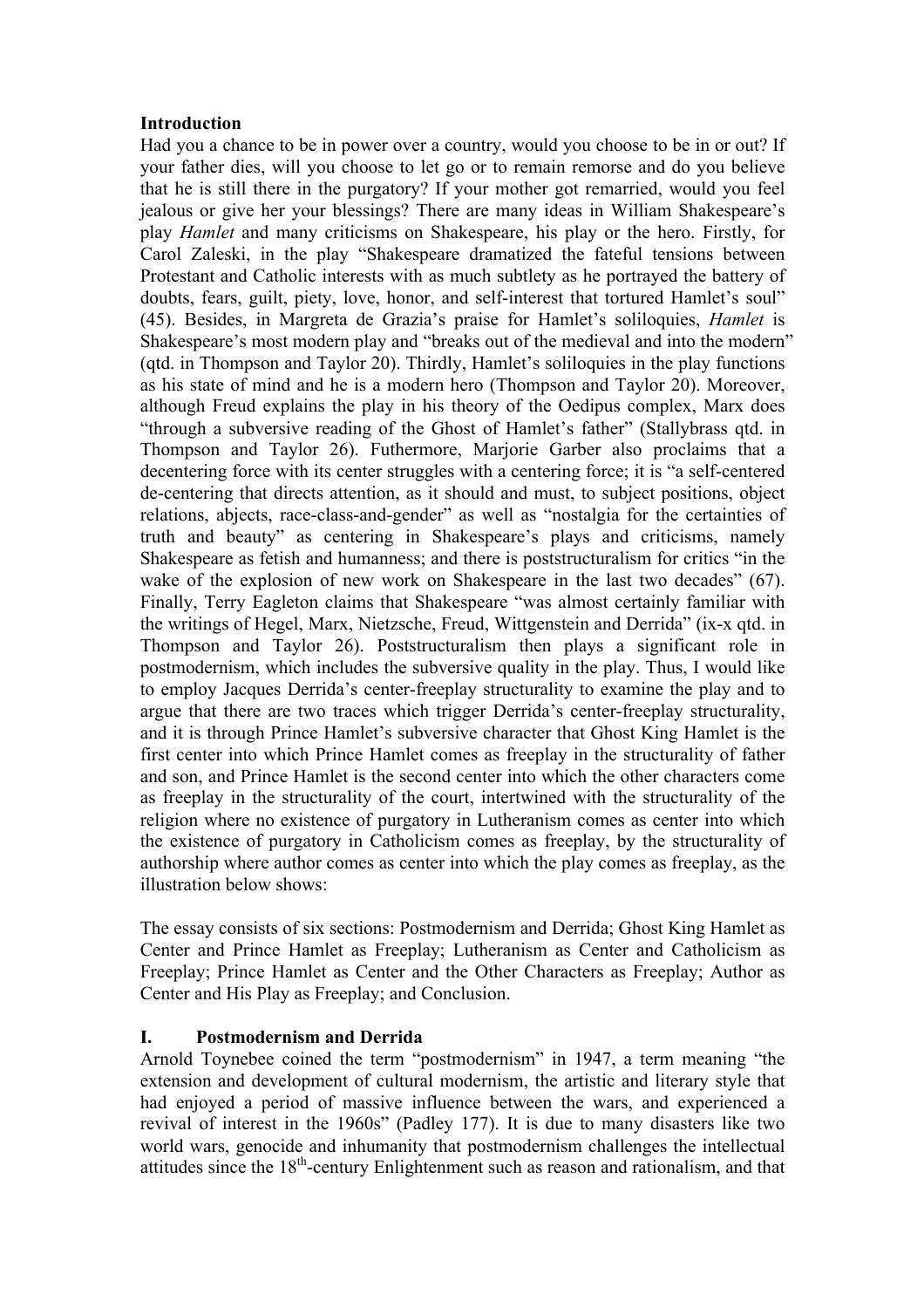it culminates in near-revolutionary events in Paris in 1968 and seeks new values and beliefs in replacement of those in Enlightenment thinking (Padley 178). Postmodernism thinkers undermine "'grand narratives'... includ[ing] academic disciplines such as philosophy and history, and cultural products such as literature" but employ "poststructuralist [skepticism] about the reliability of linguistic meaning" (Padley 178-79). They argue that "all kinds of intellectual theories and processes of cultural enquiry, consisting of nothing more than discourse, could have no claim to reflect [the] reality or posit objective truths. The consequence of these claims was a crisis of representation in the modern world" (Padley 179). Eagleton defines postmodernism as subversive to the sole truth and reason and as the idea of instability and indeterminate:

> Postmodernity is a style of thought which is suspicious of classical notions of truth, reason, identity and objectivity, of the idea of universal progress or emancipation, of single frameworks, grand narratives or ultimate grounds of explanation. Against these Enlightenment norms, it sees the world as contingent, ungrounded, diverse, unstable, indeterminate, a set of disunified cultures or interpretations which breed a degree of scepticism about the objectivity of truth, history and norms, the giveness of natures and the coherence of identities. (1997: vii)

Synonymous with poststructuralism to the extreme, deconstructionist practices are suggested by Derrida (Padley 180). Derrida proposes an idea of the center-freeplay structurality; it is that there is a center both within the structure and outside the structure in the center-freeplay structurality; the center "constitute[s] that very thing within a structure which[,] while governing the structure, escapes structurality" (279). He explains that "[t]he center is at the center of the totality, and yet, since the center does not belong to the totality ([it] is not part of the totality), the totality *has its center elsewhere*. The center is not the center. …The concept of centered structure is in fact the concept of a play" (279). For *différance* in Derrida's deconstruction, it is impossible to determine textual interpretation as single one or a final determinate meaning, since "the relationship between language and the things it represents is arbitrary and subject to constant slippage of meaning" (Padley 181, 153-54). Like postmodernist thinkers who seeks alternative ways to interpret the world (Padley 178), Derrida seeks alternative ways to interpret texts and asks the question "What if" (Bressler 125)? Deconstruction emphasizes close textual analysis in order that the inherent contradictions or irreconcilable meanings or inconsistencies in a text can be brought out, which then becomes the reversal: "the text is shown to contain within its own structure[] elements that [destabilize] its purported wholeness and unity; [the reader is] faced with an almost limitless range of potential interpretations," leading to a multiplicity of different and possible interpretations of the same text and textual analysis as "mere academic 'playfulness'" or "hopeless nihilism" (Padley 155, 154), or leading to a collage with meaning always changing in postmodernist's view or poststructuralist's (Bressler 99).

There are two roles in text interpretation and production: the reader's role and the author's. Deconstruction critics view "the strategies of Derrida, J. Hillis Miller and Paul de Man and others, as tending to distance literature from its social, historical and political contexts," but in fact, "deconstruction's definition of 'text' embraces all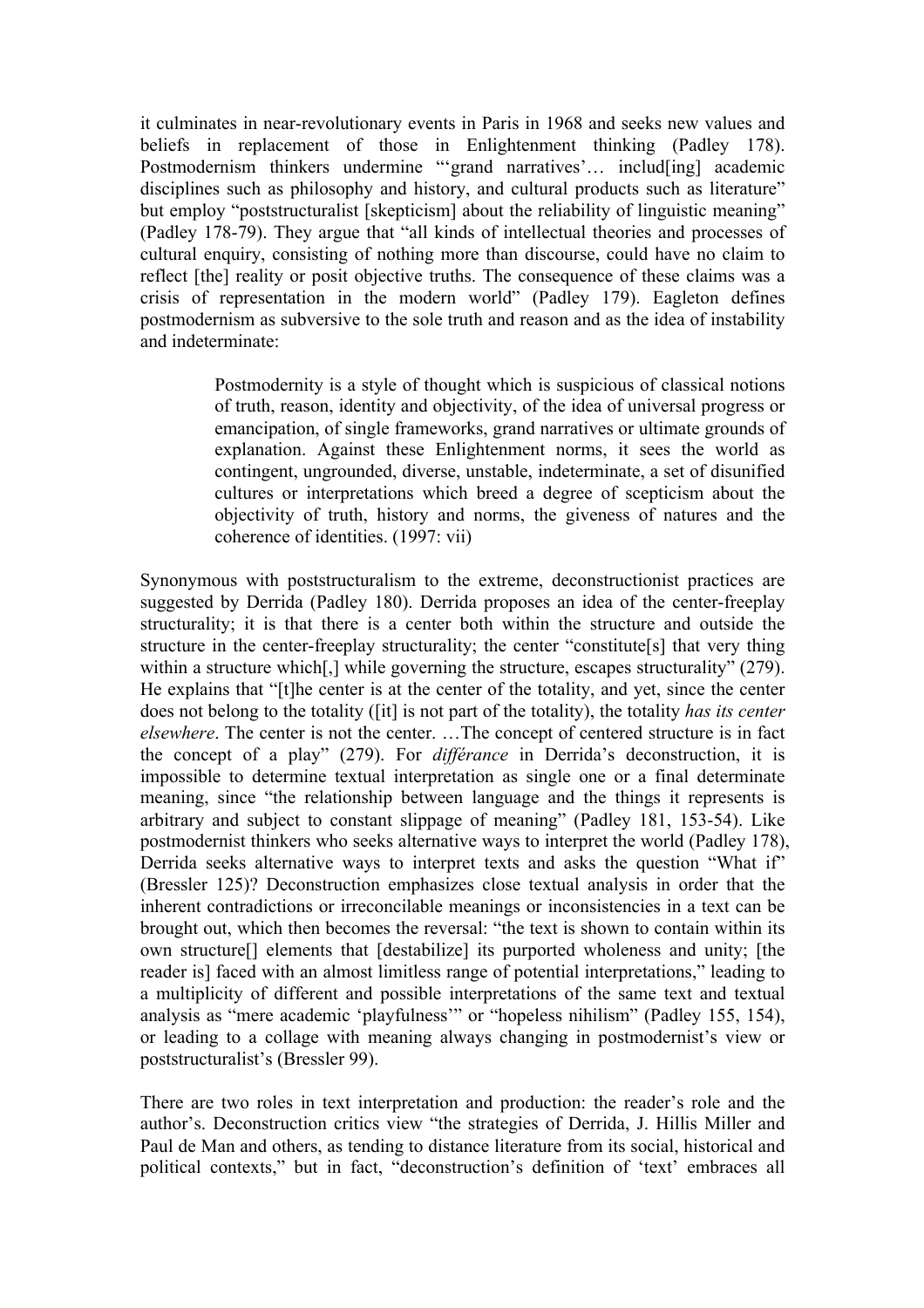aspects of human discourse and communication," inclusive of "[its] relationship to wider contextual issues" (Padley 154, 155). On one hand, a reader plays a role in the process of text interpretation. Each reader in his own different background and dominant social and cultural group interprets things in his own subjective and perspective; therefore, there are many realities and no absolute center (Bressler 99-102). For Derrida and other poststructuralist critics regardless of his personal experience, the reader is like a point, a perspective "at which the multiplicity of contending, often contradictory and provisional meanings offered by the text congregate" (Padley 183). A text, designates Roland Barthes, refers to "a collection of arbitrary signifiers whose potential meaning is subject to [a reader's] continual revision and reassessment" (Padley 182). For Barthes, "[t]exts do not reflect or mimic reality, but are the product of formal and linguistic conventions that become established by the text's relationships with other texts and with the larger text…of language itself" from which the reader interprets (Padley 182), and "a text is made of multiple writings, drawn from many cultures and entering into mutual relations of dialogue, parody, contestation," but the reader is the place which makes multiplicity focused; and that "the birth of the reader must be at the cost of the death of the [a]uthor" (Barthes 1325, 1326). On the other, author also plays a role not in his writing autonomy but in the class struggle: author is a producer, who "is working in the service of certain class interests. A progressive type of writer does acknowledge this choice. His decision is made upon the basis of the class struggle: he places himself on the side of the proletariat. And that's the end of his autonomy. He directs his activity towards what will be useful to the proletariat in the class struggle. This is usually called pursuing a tendency, or 'commitment'" (Benjamin 85-86). The author, all in all, sides with the proletariat and commits to his writing where he slips his language.

### **II. Ghost King Hamlet as Center and Prince Hamlet as Freeplay**

To deconstruct a text and oppose the single truth, I would like to employ Derrida's deconstruction to examine the play and to expose that it is through Prince Hamlet's subversive character to life that Ghost King Hamlet comes as center into which Prince Hamlet comes as freeplay in the structurality of father and son. I would also like to ask the question, what if, in Shakespeare's *Hamlet*, the throne comes to not King Claudius but Prince Hamlet after late King Hamlet dies, or what if Ghost King Hamlet orders not Prince Hamlet but Queen Gertrude to avenge him, or what if Ghost King Hamlet does not die in a murder conceived by Claudius but dies for some other reason else, or what if Ghost King Hamlet in purgatory does not even exist since purgatory does not exist for Protestant theologians (Greenblatt 1997: 1662)? Sj Edward T. Oakes also asks the question of "what if [Prince] Hamlet had stumbled upon the love letters of Gertrude and Claudius, where he could read of their plot to kill the old king and marry soon after" (64)? Or in the play Tibor Fabiny discusses about a reversal, when Ghost King Hamlet reveals his truth to Prince Hamlet and asks for a revenge (52). If one of them is indeed so, the play would go into a wholly different direction. Besides, Shakespeare leaves the first trace in Ghost King Hamlet's disclosure of a murderer to start the whole play:

> Thus was I, sleeping, by a brother's hand Of life, of crown, of queen at once dispatched, Cut off even in the blossoms of my sin,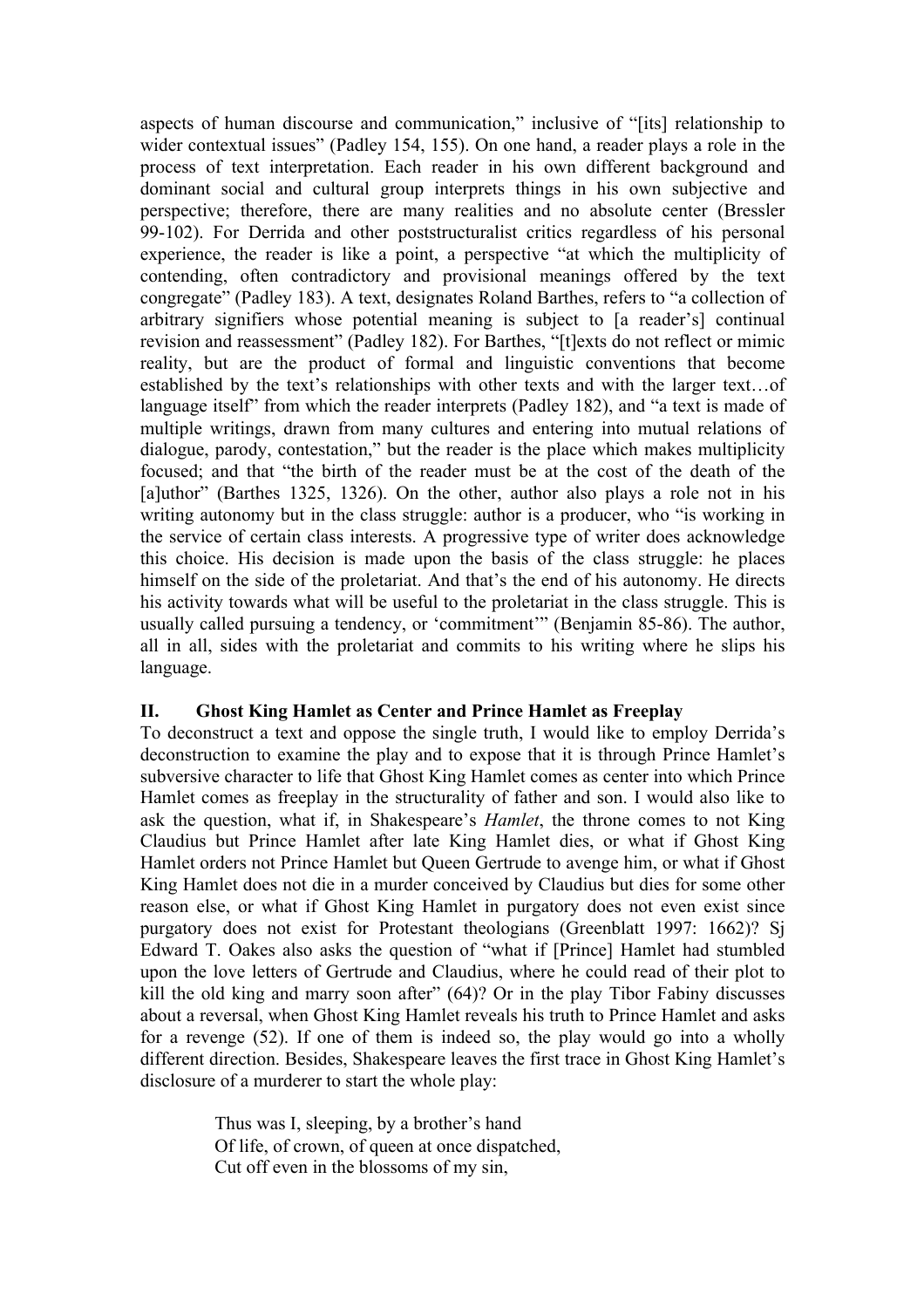Unhouseled, dis-appointed, unaneled, No reck'ning made, but sent to my account With all my imperfections on my head. O horrible, O horrible, most horrible! If thou hast nature in thee, bear it not. Let not the royal bed of Denmark be A couch for luxury and damned incest. (1.5.74-83)

Thompson and Taylor articulates that "if the Ghost is absence, invoking him and addressing him produces an effect of unbearable, petrifying presence" (31). In his address, Ghost King Hamlet accuses Claudius of murdering in detailed description and of Claudius's illegitimacy to be a king, but Prince Hamlet is hesitant in revenge, resulting from "the nature of reality and the source of truth" (Dean 522). It is obviously not so simple as Zaleski's declaration that if the Ghost is honest, "he is one of the holy souls on leave from [p]urgatory, come to warn the living and to beg for intercessory masses, prayers and good works as suffrages on his behalf" (45), but rather his claim of revenge should puzzle Prince Hamlet since being in purgatory is "to ease the debt of punishment" in Prosser's designation (Dean 520), although obviously it does not. Meanwhile there come many questions, a question of whether Ghost King Hamlet is real, a question of whether purgatory does exist, and a question of whether the murder is true. Also, in Hamlet's famous soliloquy lies the second trace:

Who would these fardels bear, To grunt and sweat under a weary life, But that the dread of something after death, The undiscovered country from whose bourn No traveler returns, puzzles the will, And makes us rather bear those ills we have Than fly to others that we know not of? (3.1.78-84)

In fact, it can never be confirmed that purgatory does exist and what Ghost King Hamlet says is true since no dead people return to life from afterlife, an undiscovered country, whether good or bad; thus, to live seems merely to escape afterlife. Even so, Prince Hamlet takes the case seriously.

### **III. Lutheranism as Center and Catholicism as Freeplay**

Through Prince Hamlet's subversive to Christianity, in the center-play structurality of the religion in the play, it is no existence of purgatory in Lutheranism that comes as center into which the existence of purgatory in Catholicism comes as freeplay. The play is a misspeaking to "illuminate the issues set in motion by the Protestant Reformation and has even managed to adumbrate some key insights into Martin Luther's dilemma that [arise] only in the twentieth century" (Edward T. Oakes 54). Theme of afterlife arouses the heated debate between Catholic Church and Reformation of the sixteenth century; and the existence of purgatory is the ground of all in medieval Catholicism and it is "a doctrine deliberately rejected by Lutheranism, the English Protestants and the Church of England (Edward T. Oakes 61, 62; Fabiny 51; Beauregard 50; Greenblatt 1997: 1662; Greenblatt 2001: 235). In the play, Ghost King Hamlet speaks of his serving a term of suffering purgatory, the conception and its practices, coming from Roman Catholicism and Prince Hamlet believes him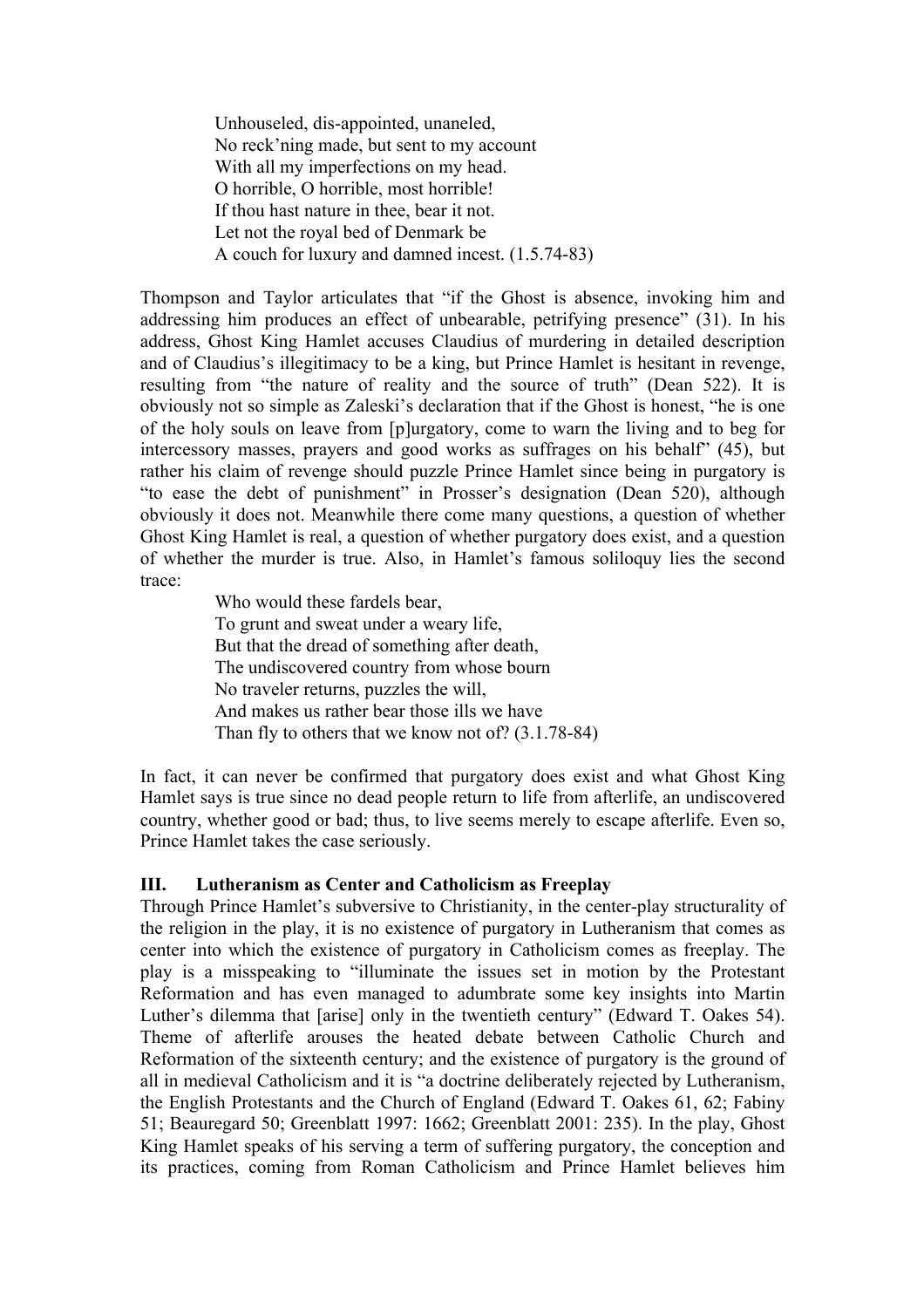(Greenblatt 1997: 1662). In Stephen Greenblatt's idea, "Reformation theologians regard[s] ghosts and supernatural visitations as diabolical" (qtd. in Fabiny 51) and "Luther even avoided talking about hell, and he saw death (just as Tyndale did) as sleep until the day of doom" (Fabiny 51). As Raymond Waddington proposes, "Shakespeare used Martin Luther as a prototype in constructing the character of the prince." (qtd. in Fabiny 50). Hamlet is described as "young man Luther" at his education (Edward T. Oakes 54, 61, 69; Raymond Waddington in Fabiny 50), "a Christian of a peculiar type: one torn between two rival versions of Christian eschatology, Catholic [due to his upbringing] and Lutheran [due to his education]" (Edward T. Oakes 61, 63), and he "embodies lingering doubts about the 'lost world' of traditional Catholicism" (Brigden qtd. in Thompson and Taylor 38). It is not so much as Hamlet's loss of his own soul as his struggle between Catholic and Luther (Edward T. Oakes 61), and as that between Catholic and Protestant interests (Zaleski 45). In fact, it is Prince Hamlet, "a young man from Wittenberg, with a distinctly Protestant temperament [who] is haunted by a distinctly Catholic ghost" (Greenblatt 2001: 240; Zaleski 45; Dean 522). The same is true in the case of Ophilia's funeral. It is a Christian issue over Ophelia's burial. Whether her drowning to death is suicide decides on whether she deserves a Christian burial since a Christian's suicide is a crime. Finally and ironically, she is buried in a Catholic funeral (Dean 522) not due to the cause of her death but due to her high social status in gravedigger's claim: "If this had not been/ a gentlewoman, she should have been buried out o' Christian/ burial" (5.1.22-24), evident in her funeral rite with songs, flowers, and prayers as a pre-Reformation ritual (Beauregard 68), in contrast with Hamlet's refusal to sing, which is subversive to Christianity in Catholicism and which reveals its corruption. It is that Catholicism as freeplay offers a rational explanation for Lutheranism as center: there is "the hidden God, indirect revelation…revelation under the opposite" (Fabiny 44); namely, "For Luther, God conceals Godself in the form of opposites in order to reveal God's true self" just as Polonius's requirement to Reynaldo for investigating his son Laertes "By indirections find directions out" (Fabiny 52; 2.1.65).

### **IV. Prince Hamlet as Center and the Other Characters as Freeplay**

Through Prince Hamlet's subversive to Claudius's kingship, it is Prince Hamlet, who comes as center into which the other characters in the play come as freeplay in the structurality of the court, such as Claudius, Gertrude, Polonius, Ophelia, Laertes, Rosencrantz, Guildenstern and *The Mousetrap* performers. With politics, religion and moral laws intertwined, to revenge or not to revenge, it is a dilemma for Prince Hamlet; and the act of revenge has double meanings for Marjorie Garber (495 qtd. in O'Neill 124) and it decides his act of faith (Dean 521). If he does not avenge late King Hamlet, he shows no filial obligation and no respect; however, if he does, his act of revenge, performed in a play as a start, not only undermines church doctrine (Greenblatt 2001: 253) but shakes political court (O'Neill 124-25). For church doctrine, on one hand, in Protestant doctrine, ghosts are evil spirits or illusions and a ghost's vengeance is regarded as immoral although some Protestant authorities such as John Calvin, Peter Martyr and Thomas Wilson agree on just vengeance not for hatred but for charity (Beauregard 53,56). On the other, although Bacon argues that the most tolerable kind of revenge for wrongs is no law to remedy nor to punish (17 qtd. in Kumamoto 59); although the debt should be left in God's hand to pay off; although Catholicism agree on vengeance merely on tyrannicide from a body political as God's minister with the good intention, in Aquinas's designation, which is not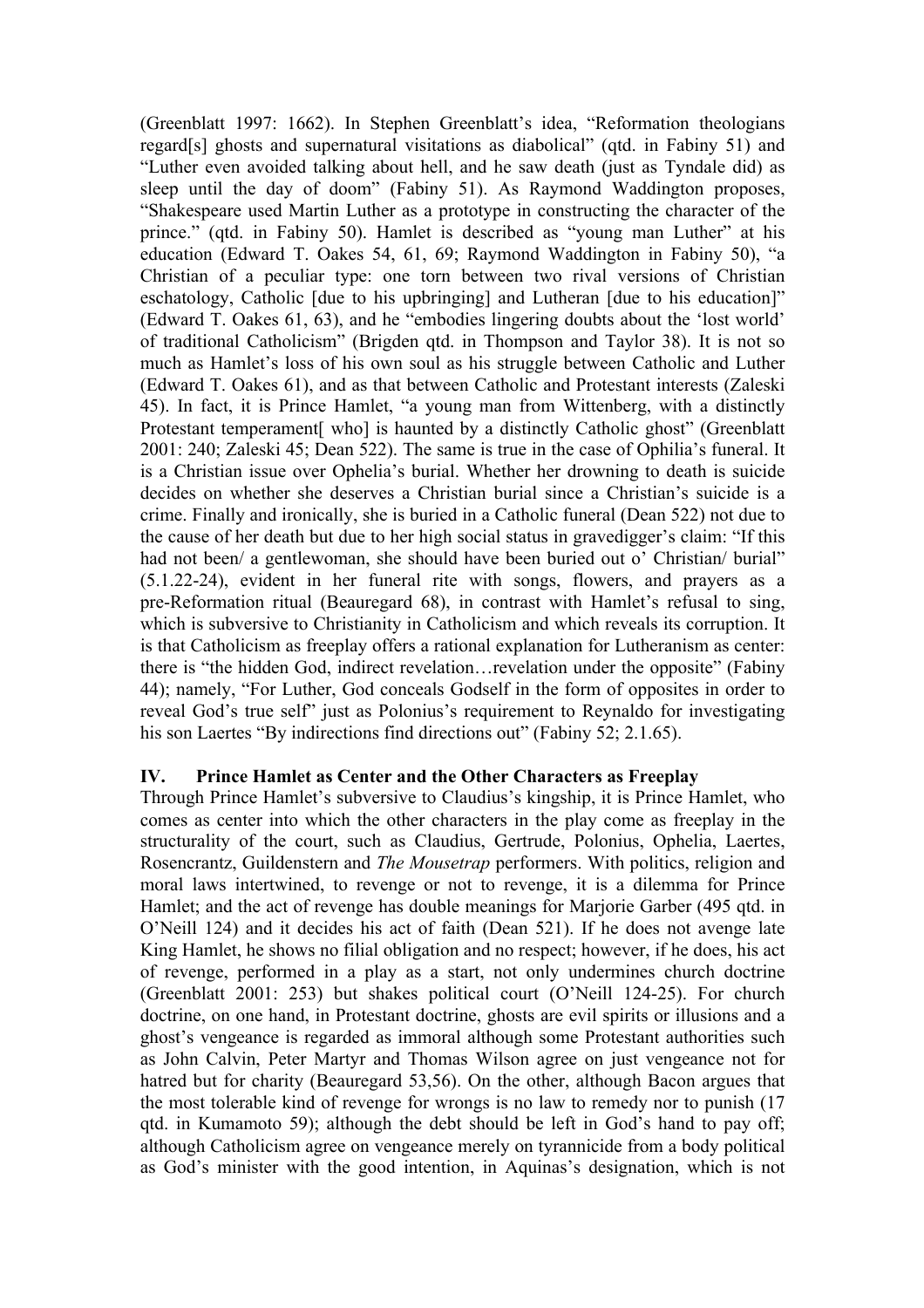"directed by hatred for the offender but rather by charity intending some good, such as the offender's amendment or the common good" (Beauregard 53, 54); and although Claudius employs a tyrannical rule for certain (Beauregard 48), Hamlet cannot ensure his intention to be good but hesitates to revenge. He is "a reckless and incompetent avenger" despite whether vengeance justified (Beauregard 57). In fact, Hamlet is ambivalent, self-conflicted and hesitant toward vengeance in his soliloquies, especially in the scene of Claudius's prayer in his address "to be, or not to be," which ends up as "let be" as religious; temporarily Hamlet chooses not to kill King Claudius on his praying just to prevent Claudius from heaven (3.1.58); but gradually, he chooses the side of believing in Ghost King Hamlet in the existence of purgatory in Catholicism (Dean 521; Beauregard 50) and taking revenge on Claudius, "an endorsement of its Catholic world" (Dean 526) as freeplay, and subverts to Claudius's regime (Greenblatt 1997: 1660) and the Lutheransim as center, although in Cam's idea vengeance is common but not supportable (60 qtd. in Thompson and Taylor 34) and although for Robert N. Watson, Michael Neill and Stephen Greenblatt, vengeance is a "problematic substitute" (Thompson and Taylor 42) and its tragedy is "a displacement of prayers for the dead forbidden by the Reformation" (Watson 75 qtd. in Thompson and Taylor 42).

"[M]oral chameleon" (O'Neill 129) as Queen Gertrude is, her body is the body political, where Claudius and Prince Hamlet war to win the throne. In Karin S. Coddon's idea of Hamlet's madness, "the representation of madness in the play as relating to the 'faltering of ideological prescriptions to define, order, and constrain subjectivity," and "madness as 'an instrument of social and political disorder (61, 62 qtd. in Thompson and Taylor 41), and madness as "refusal to take the world of Polonius seriously," the world of Machiavelli (O'Neill 124, 123). In Rosencrantz and Guildenstern's idea, Hamlet suffers from his ambition to the throne and jealous of Claudius's marriage with Gertrude (Greenblatt 1997: 1660). It is Hamlet's madness, or melancholia, or paranoid jealousy of Claudius and Gertrude's marriage that destroys all values into female sexuality as women's nothing in the play (Eagleton 1986: 70-71):

> O that this too too solid flesh would melt, Thaw, and resolve itself into a dew, Or that the Everlasting had not fixed His canon 'gainst self-slaughter! O God, O God, How weary, stale, flat, and unprofitable Seem to me all the uses of this world! (1.2.129-34)

Prince Hamlet feels living to be meaningless, which lies a seed to be subversive to the traditional throne, King Claudius's. In politics, Prince Hamlet has no justification to the throne of Denmark and has no proper personal traits for it. Firstly, as "the crackup of a romantic idealist" (O'Neill 123), he is not ambitious enough but too straightforward in his course of rightful and lawful action on the throne of Denmark so Claudius has his chance to take the throne in the elective monarchy of Denmark in place of Hamlet, the scene absent from the readers; however, it is affirmed that Gertrude's body is "an illegitimate source of political authority" (Greenblatt 1997: 1665, 1660; Edward T. Oakes 64; Tennenhouse qtd. in Thompson and Taylor 39). It is "two separate acts of treason, the seizing of the Queen's body and the seizing of political power" (Tennenhouse 96 qtd. in Thompson and Taylor 39), which is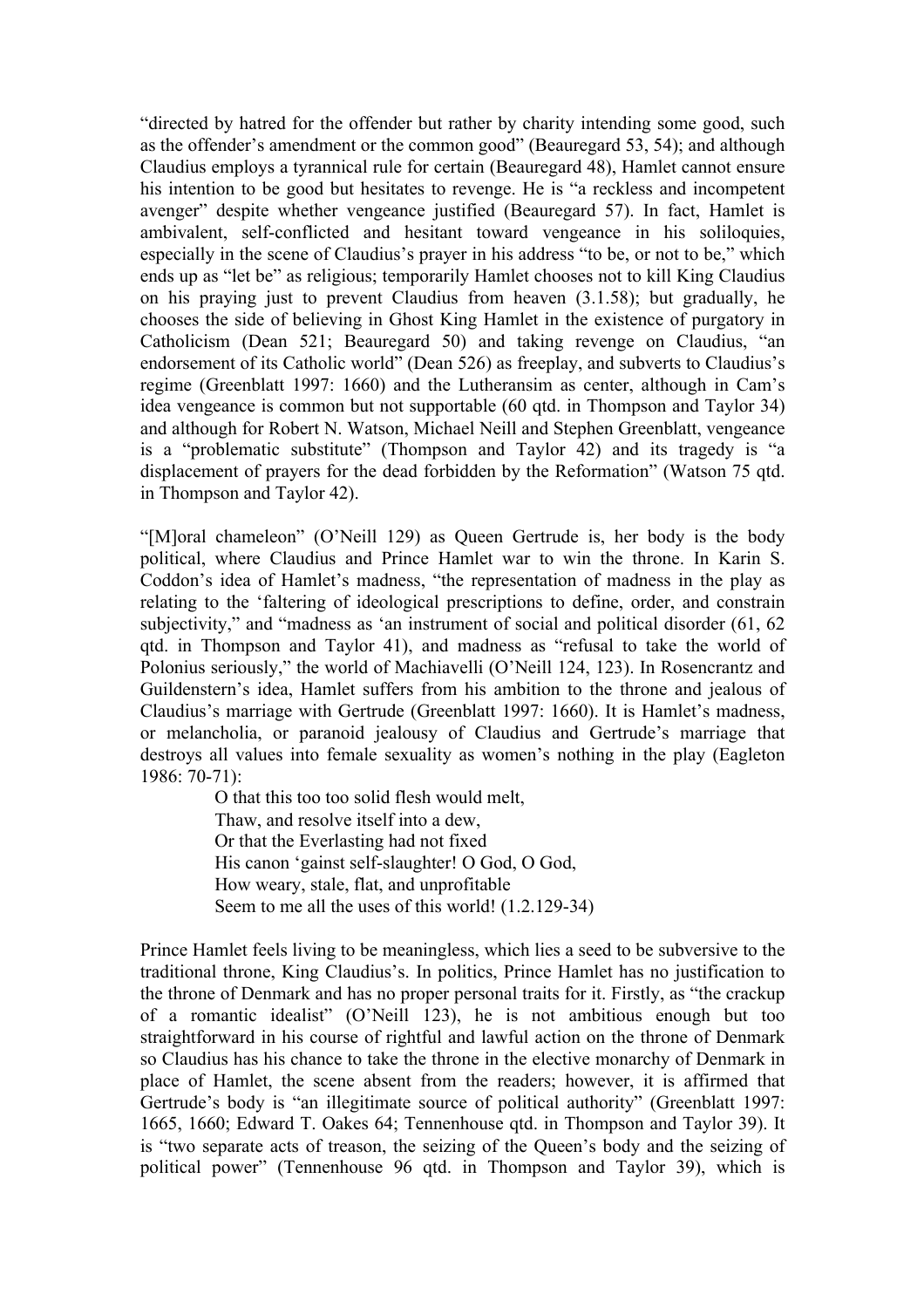unbearable for Hamlet and which contributes to his paranoid jealousy and his unwillingness to occupy his own position either as a prince or as an heir, or as Ophelia's lover (Eagleton 1986: 71). Merely in this way of paranoid jealousy can Hamlet "protect his inner privacy of being against the power and knowledge of the court" and "[t]his inner being…evades the mark of the signifier" in his own claim (Eagleton 1986: 71):

> These indeed 'seem', For they are actions that a man might play; But I have that within which passeth show— These but the trappings and the suits of woe. (1.2.83-86)

Hamlet is thus "pure deferral and diffusion, a hollow void which offers nothing determinate to be known" (Eagleton 1986: 72).

Prince Hamlet is so jealous of Claudius's throne and marriage with Gertrude that he cannot be objective to uncover the truth. Further, although Hamlet subverts to King Claudius's power manipulation, it is a pity that he dare not face the answers of the matters over whether late King Hamlet is murdered by Claudius, and hence, whether late King Hamlet comes from purgatory; and whether Prince Hamlet has justification to overthrow Claudius; and furthermore, "which eschatology is correct, Catholic or Protestant" (Edward T. Oakes 63, 65), but all remain mysteries. For Greenblatt, confused about Lutheranism as center and Catholicism as freeplay, Prince Hamlet does not accept that "[p]urgatory is a fiction" but he endeavors to "establish the veracity of the Ghost's tale" (2001: 253). In his thinking about his and his play's focus on "'What if' activity of theatrical behavior and performance" (Dean 525) and in his effort to confirm Claudius's crime of murder, he resorts not to a rational method of investigation but to a literary artwork (Dean 524) to stage not *The Mousetrap*, the plot that the player-brother murders his own brother and marries his sister-in-law but *The murder of Gonzago*, the plot that the player-nephew Lucianus murders the player-uncle Gonzago (Greenblatt 1997: 1662-63; Edward T. Oakes 63; Dean 525; Thompson and Taylor 39). By dodging in testing the truth of murder, Hamlet loses the golden opportunity to prove Claudius as a murderer in his reaction to the performance in front of the entire court; that is, he loses "a much stronger case for his action" (O'Neill 125) and justification to the throne (Edward T. Oakes 64) and has long lost it before the crowning in the elective monarchy. It tests not Claudius's reaction to the murder but reveals Prince Hamlet's intention to kill Claudius. Thus, Prince Hamlet seems to know he cannot be a legitimate heir. In fact, he stirs up Claudius's act of killing him on one hand and on the other he intends to escape death. In the later part of the play, to escape from his own death and invert his disadvantage, Prince Hamlet commits forgery and homicide by forging the letter to kill King Claudius's two messengers in England in his exposition:

> I had my father's signet in my purse, Which was the model of that Danish seal; Folded the writ up in the form of th'other, Subscribed it, gave't th'impression, placed it safely, The changeling never known. (5.2.50-54)

In his public virtue, Hamlet does not act like a king heir and neither does he have the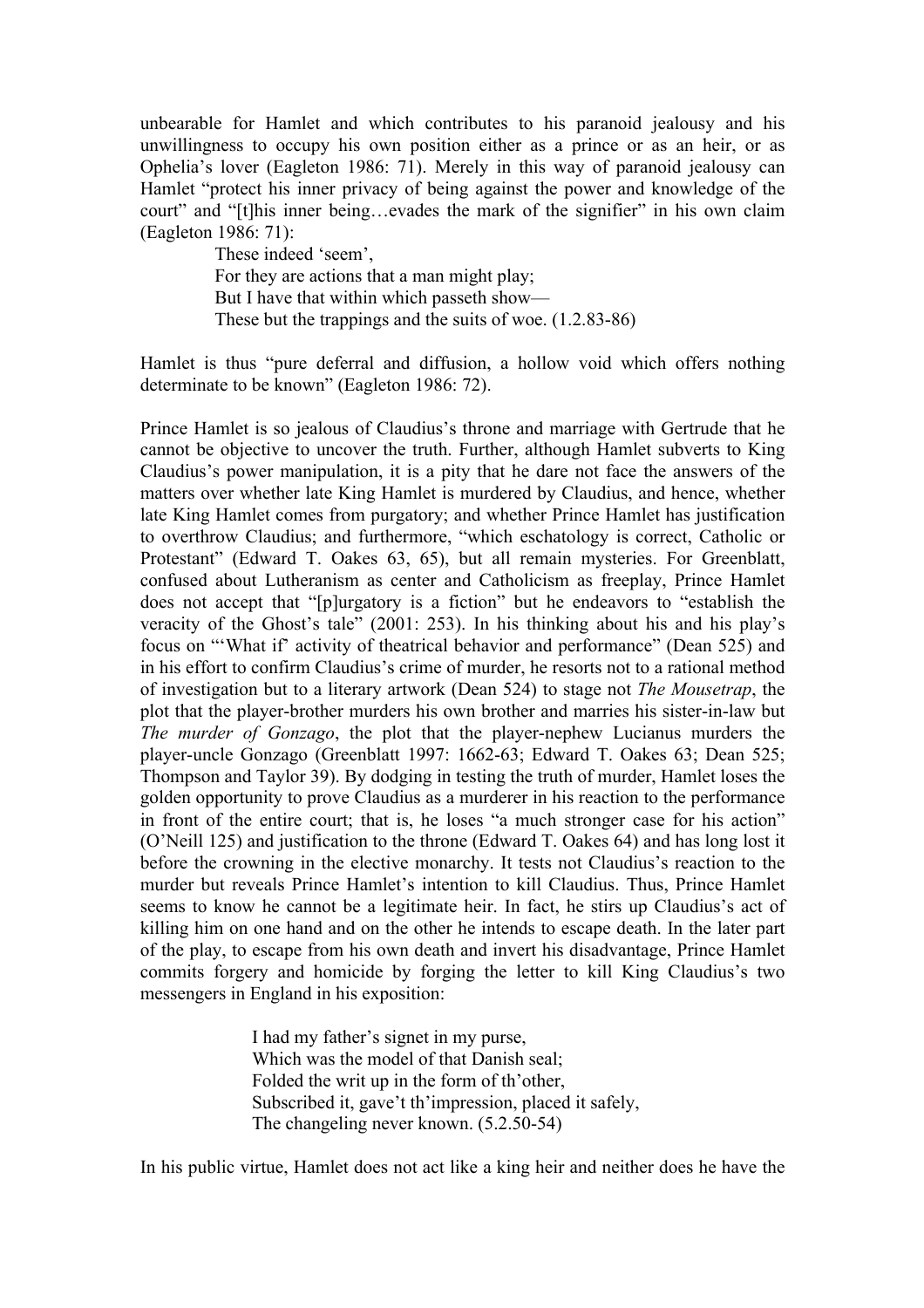proper character as the foundation for the political order (Eagleton 1986: 73). On impulses Prince Hamlet avenges late King Hamlet and fences with Laertes, one losing his father too, which seems unnecessary if he can prove his justification to the throne in what he calls *The Mousetrap* in his claim to Horatio: "But I am very sorry, good Horatio,/ That to Laertes I forgot myself;/ For by the image of my cause I see/ The portraiture of his./ (5.2.76-79), but it leads to many deaths without Hamlet's sincere remorse, his own death included, ironically leaving the regime of Denmark in Fortinbras's hand and in a far worse situation, a Norwegian family in long feud with Denmark in late King Hamlet's reign (Edward 58 qtd. in Thompson and Taylor 34-35; Edward T. Oakes 66-67). In Hamlet's oral will, he utters

#### O, I die, Horatio!

The potent poison quite o'ercrows my spirit. I cannot live to hear the news from England, But I do prophesy th'election lights On Fortinbras. He has my dying voice. So tell him, with th'occurrents, more and less, Which have solicited. The rest is silence. (5.2.294-300)

Prince Hamlet loses Denmark to Fortinbras not because of a war with Norway but because of domestic conflicts in Denmark herself. In Philip Edward's declaration, "he has brought the country into an even worse state, in the hands of a foreigner" (58 qtd. in Thompson and Taylor 34-35). And "[t]he act of revenge itself happens in a flash of rage, without planning, without any self-vindicating declaration by Hamlet to Claudius, and without any public confession of guilt by the usurper. At the end, revenge leaves the Prince [Hamlet] not with inner satisfaction but with intense anxiety over his 'wounded name'" (Greenblatt 1997: 1664). Strangely enough, Prince Hamlet himself worries less about the possibility that after killing Polonius and causing many deaths like those of Ophelia, Rosencrantz, Guildenstern, Laertes and Claudius, either directly or indirectly, all in his responsibility, he may serve the same prison term in Purgatory as his father late King Hamlet, but cares more about whether the coming generations would remember him (Edward 58 qtd. in Thompson and Taylor 35; Greenblatt 2001: 4):

> O God, Horatio, what a wounded name, Things standing thus unknown, shall live behind me! If thou didst ever hold me in thy heart, Absent thee from felicity a while, And in this harsh world draw thy breath in pain To tell my story. (5.2.286-91)

Ironically enough, Hamlet's story must be "highly embarrassing" or a laughing stock in Fortinbras's impending reign (Eagleton 1986: 74).

Taking his honor self but dropping moral self (O'Neill 125-26), Hamlet subverts to filial piety and moral law in the case of Gertrude and Ophelia, since they two are politically complicit for Claudius's kingship, Gertrude as directly complicit and Ophelia as indirectly complicit, obeying her father Polonius, Claudius's minister in Hamlet's misapprehension (O'Neill 122-23). As to the private virtue, even though "Gertrude's sexual behaviour and remarriage do not seem out of the ordinary" (Cam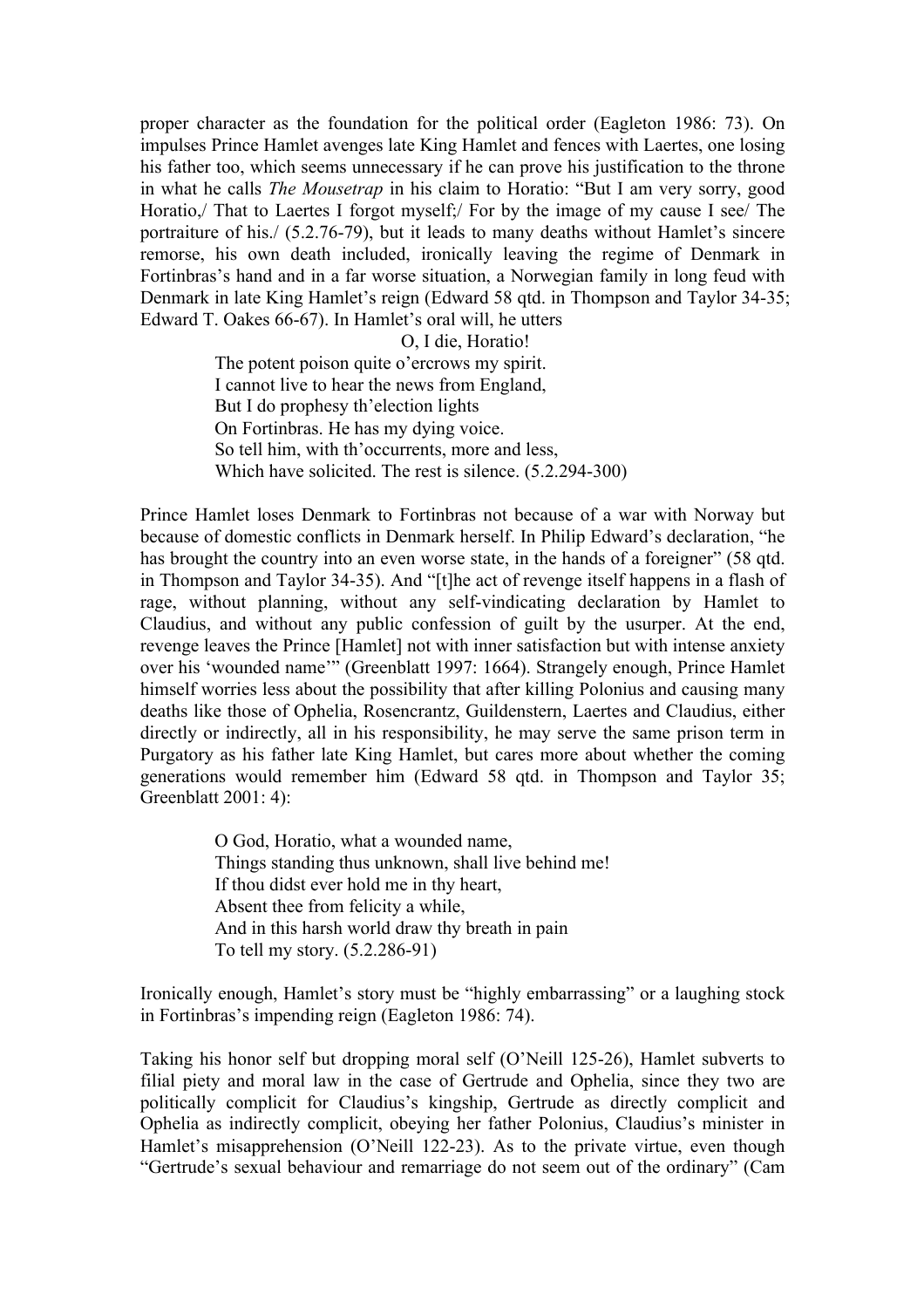60 qtd. in Thompson and Taylor 34), Hamlet subverts to matriarchal filial obligation with all his intention in his cynical talk with Gertrude, since for him Gertrude makes at least two errors, revealing her sexual desire *per se* and revealing it not for him but for Claudius, another man (Eagleton 1986: 71):

> O heart, lose not thy nature! Let not ever The soul of Nero enter this firm bosom. Let me be cruel, not unnatural. I will speak daggers to her, but use none. My tongue and soul in this be hypocrites— How in my words somever she be shent, To give them seals never my soul consent (3.2.363-369).

Hamlet intends to make Gertrude "repent and behave[] as a priest in the biblical and Protestant sense of the word" (Fabiny 51). His love for Queen Gertrude is as unbearable as Ophelia's for him. Besides, Prince Hamlet shows no love for Ophelia: "You should not have believed me, for virtue cannot so/ inoculate our old stock but we shall relish of it. I loved you/ not" (3.1.118-20) and he feels no guilt of the death of Polonius, Ophelia's father, and no guilt of the sudden death of Ophelia, his lover since the play "situates the need for revenge in a context that goes beyond any crime" (Greenblatt 1997: 1664). Hamlet even blames Gertrude's remarriage on all women, Ophelia in particular: his command to Ophelia "Get thee to a nunnery" referring to going to a brothel in Elizabethan slang (Greenblatt 1997: 1665; 3.1.122). To my belief, she commits suicide in her madness, not because of her bodies and her erotic desires in Elaine Showalter's perspective but because of her feeling her love for Prince Hamlet unbearable and meanwhile her acknowledge of her father's death in the Prince Hamlet's hand, which Prince Hamlet again subverts the filial obligation in the family of his father-in-law-to-be (Edward T. Oakes 66).

### **V. Author as Center and His Play as Freeplay**

In the center-freeplay structurality of authorship, I believe, it is Shakespeare the author who comes as center into which his play *Hamlet* comes as freeplay. The Protestant Reformation was dated back to 1517, the year when Martin Luther posted "the ninety-five thesis to the door of Castle Church of Wittenberg" and along the year, when William Shakespeare wrote his plays for approximately seventy years (O'Neill 121). To probe into more about Shakespeare's life for interpreting the play, Thompson and Taylor designates in the atmosphere of Protestant England "Shakespeare's only son Hamnet or Hamlet died in August 1596, and his father John was to die [a Catholic] in September 1601" and that is relevant with the play with the death of a father as the beginning and a death of a son as an ending (36; Dean 521): "Hamlet's guilt-ridden compulsion to help his tormented father may draw on Shakespeare's own guilt toward his recently deceased and reputedly Catholic father" (Watson 75 qtd. in Thompson and Taylor 37). Also, in the scene of the gravedigger in his answer "a tanner will last you nine year" (5.1.154-55) to Hamlet's question "How long will a man lie i'th' earth ere he rot?" (5.1.151), Shakespeare assists John Shakespeare in having a coat of arms in October 1596; as a glover and whittawer, John had the job to tan the skins of animals (Honan 8, 21, 38, 228-29 qtd. in Thompson and Taylor 37). Edward T. Oakes indicates that Shakespeare is "a committed and orthodox Catholic" with ambiguous evidence in interpreting the play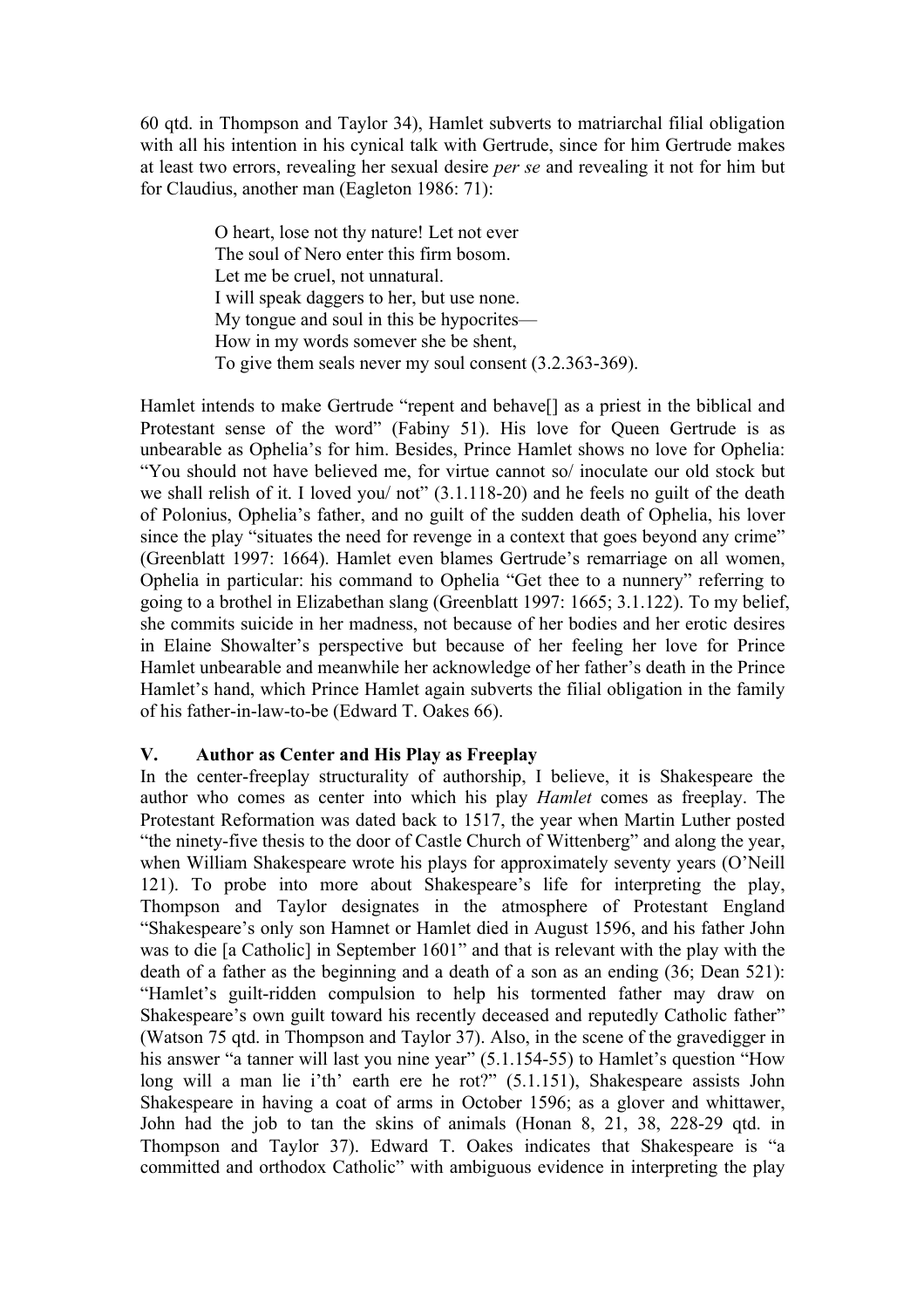(69); nonetheless, indicates Greenblatt, despite still uncertain for Edward T. Oakes, it is likely that Shakespeare is not "a secret Catholic sympathizer" (2001: 254) but "the [Protestant] playwright was probably brought up in a Roman Catholic household in a time of official suspicion and persecution of recusancy" and he "was haunted by the spirit of his Catholic father pleading for suffrages to relieve his soul from the pains of Purgatory" (2001: 249). Or, as John Keats designates Shakespeare's "negative capability," it is the ability "to submerge his own personality into his characters so that *they* speak on their own terms rather than being mouthpieces for some ideological hobbyhorse of" the author (qtd. in Edward T. Oakes 71 emphasis in original). In the play, "Shakespeare fuses Senecan fatalism with Christian hope, and Protestant iconoclasm with the persistence of Catholic devotions" (Zaleski 46). The play as freeplay describes not Shakespeare's religious tendency, but his awareness of "the implications of the dangers" in "a highly charged religious setting" (Edward T. Oakes 72), the same as Christopher Marlowe's awareness (Huang 2011: 122-23). The play, declares Marius, is "a mirror held up to [reflect] religious confusion" (qtd. in Fabiny 51) and echoes "the themes of Luther's theology of the cross" (Fabiny 52), which is what Shakespeare fears to say. The play "takes [the audiences] toward the cross by twisting [them] out of [their] wrong orientations, by challenging the direction of [their] gaze, by reversing [their] seeing" (Fabiny 52). For Luther, merely by experiencing life like living, dying or being damned can one become a theologian. Hamlet dies and in his death, he does meet God, God behind a mask and becomes a theologian himself (Fabiny 53).

# **VI. Conclusion**

As a reader losing Father and having long felt remorse along with Prince Hamlet and with the audience in the atmosphere of Protestant Elizabethan England, disapproving of Catholicism (Dean 519), I interpret Shakespeare's *Hamlet* with two traces, Ghost King Hamlet's disclosure of a murderer and the existence of purgatory, and thus the significant reversal of whether Ghost King Hamlet in purgatory does exist and I examine the play in Derrida's center-freeplay structurality. In a structurality of father and son, there is Ghost King Hamlet who comes as center into which Prince Hamlet comes as freeplay; in a structurality of the religion where no existence of purgatory in Lutheranism comes as center into which the existence of purgatory in Catholicism comes as freeplay despite a "larger theological position unclear" (Dean 522); in the structurality of the court where Prince Hamlet comes as center into which the other characters such as Claudius, Gertrude, Polonius, Ophelia, Laertes, Rosencrantz, Guildenstern and *The Mousetrap* performers come as freeplay; and in the structurality of authorship where the author Shakespeare, who sides with the proletariat to grieve over the deaths of the two beloved ones, his father John Shakespeare and his son Hamlet Shakespeare, comes as center into which the play comes as freeplay. In his commitment to writing for the proletariats where he slips the language, Shakespeare misspeaks that there should be the turnaround from Catholicism to Lutheranism, like the turnaround from Calvinism to Lutheranism in Christopher Marlowe's *Doctor Faustus* (Huang 2011: 132) and that it is a much better life for Prince Hamlet to believe in Lutheranism, where death is in fact life (Fletcher 198 qtd. in Huang 2011: 108), to "let go of his father and accept the loss of him" like the speaker in Linda Pastan's poem *Go Gentle* (Huang 2015: 29), to bless Queen Gertrude's remarriage, to cherish Ophelia's love and to help Claudius reign over the Denmark. The play does not become "a text-book demonstration of the theological irresolution and liturgical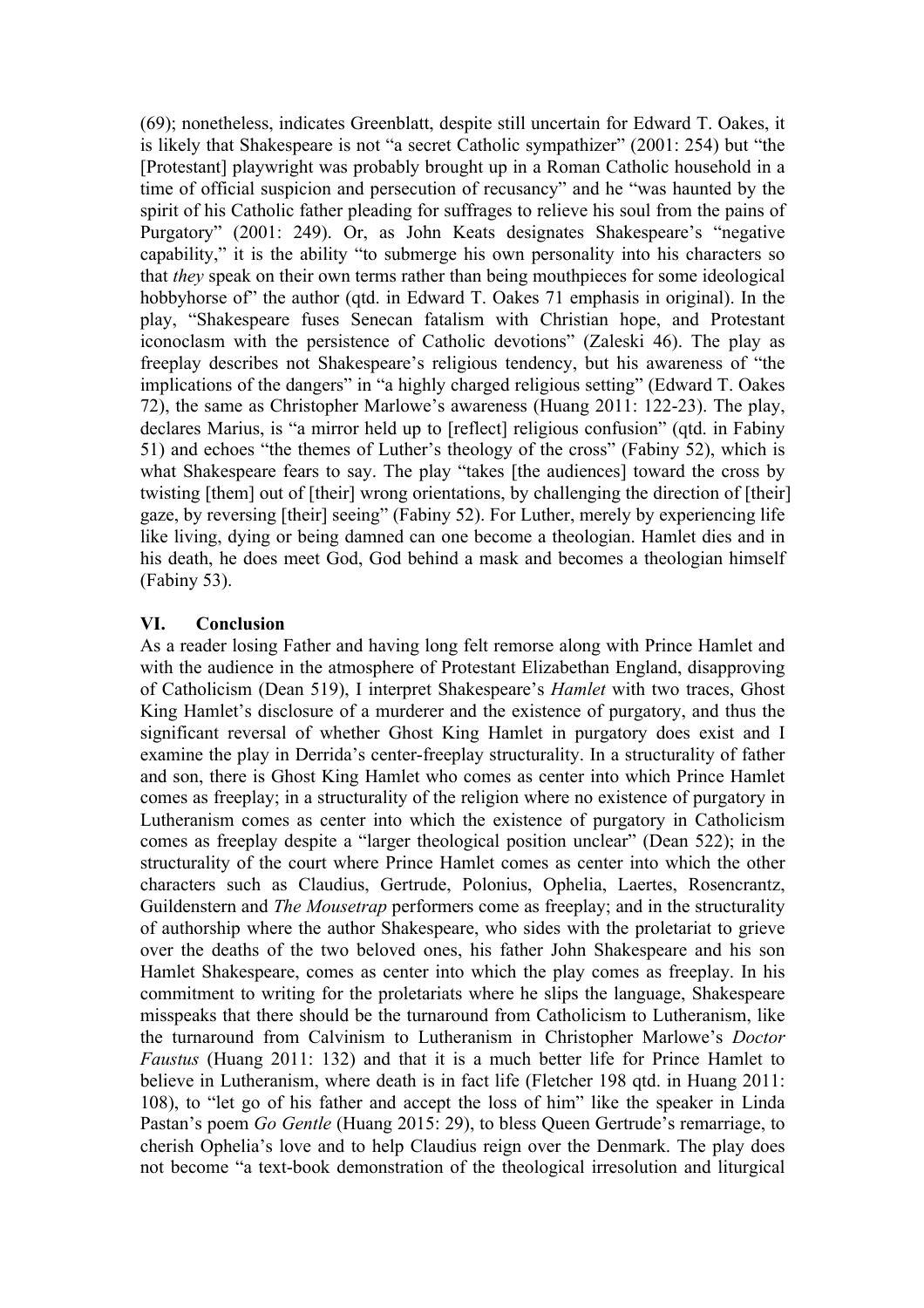failure of the Elizabethan settlement" (Dean 522), but rather, merely by reversing my seeing and experiencing Hamlet's Catholicism as the contrary in Shakespeare's misspeaking can I become a theologian and meet God behind His masks (Fabiny 46, 53), "a loving father, yet with various faces" (Huang 2011: 133) and can I reach communication with Shakespeare since "[t]he most important thing in communication is to hear what isn't [being] said" (Drucker qtd. in Archer 1).

#### **Acknowledgements**

The author would like to thank her beloved family, particularly Chiu-er Lin and Yu-chien Huang; Dr. Hui-zung Perng in Department of English, National Changhua University of Education (NCUE), Changhua, Taiwan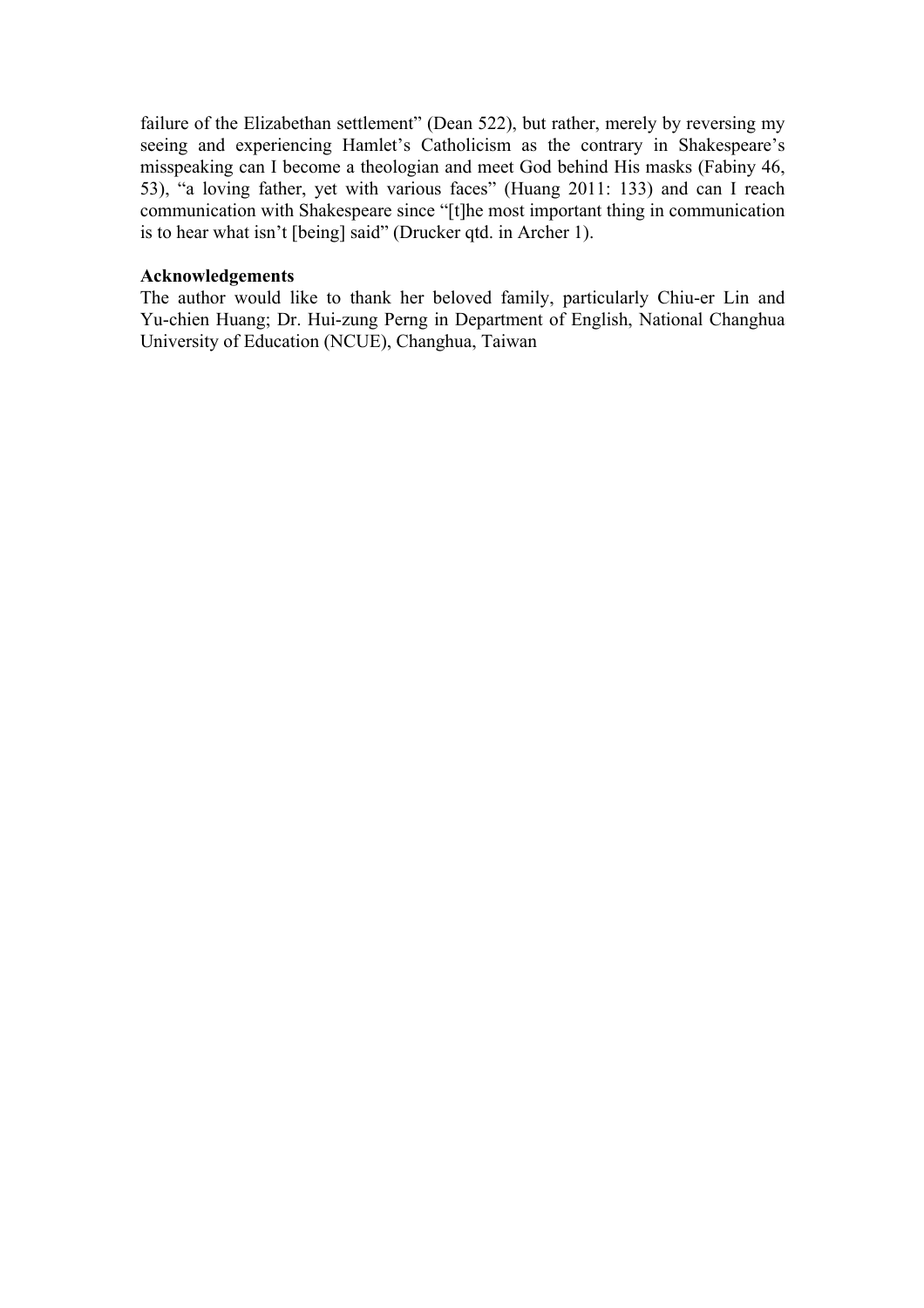#### **References**

Archer, Cathy A. "The Invisible Elephant." *A Different Path, A different Result*. 1-6. PDF file.

Barthes, Roland. "The Death of the Author." *The Norton Anthology of The Theory*  and Criticism. 2<sup>nd</sup> ed. New York: W. W. Norton and Company, 2010. Print.

Beauregard, David. "'Great Command O'Ersways the Order': Purgatory, Revenge, and Maimed Rites in *Hamlet*." *Religion and the Arts* 11 (2007): 45-73.

Benjamin, Walter. "The Author as Producer." *Understanding Brecht*. Trans. Anna Bostock. London: Verso, 1998. PDF file.

Bressler, Charles E.. *Literary Criticism: An Introduction to Theory and Practice*. 4<sup>th</sup> ed. New Jersey: Pearson Education, 2007. Print.

Dean, Paul. "The Afterlife of Hamlet." *English Studies* 83.6 (2002): 519-526.

Derrida, Jacques. *Writing and Difference*. Trans. Alan Bass. London: Routledge and Kegan Paul, 1978. Print.

Eagleton, Terry. *Illusions of Postmodernism*. Oxford: Blackwell, 1997. Print. ---. *William Shakespeare*. Oxford: Blackwell, 1986. Print.

Edward T. Oakes, Sj. "Hamlet and the Reformation: The Prince of Denmark as 'Young Man Luther'" *Logos: A Journal of Catholic Thought & Culture* 13.1 (2010): 53-78.

Fabiny, Tibor. "The 'Strange Acts of God:' The Hermeneutics of Concealment and Revelation in Luther and Shakespeare." *Dialog: A Journal of Theology* 45.1 (2006): 44-54.

Garber, Marjorie. "Shakespeare as Fetish." *Postmodern Shakespeare*. Ed. Orgel, Stephen and Sean Keilen. London: Garlands, 1999. Print.

Greenblatt, Stephen. *Hamlet in Purgatory*. Princeton, NJ: U of Princeton P, 2001. Print.

"Hamlet." *The Norton Shakespeare*. Ed. Stephen Greenblatt et al. London: W.W. Norton and Company, 1997. Print.

Huang, Yu-min. "Self-Realization as Challenge to the Old and the New Convention: Dialogism and Heteroglossia in Christopher Marlowe's *The Tragical History of Doctor Faustus*." MA thesis. National Changhua University of Education, 2011. Print.

"Life in Kazuo Ishiguro's *Never Let Me Go*." *Proceedings of The Asian Conference on Ethics, Religion and Philosophy, March 26-29, 2015: The International Academic*